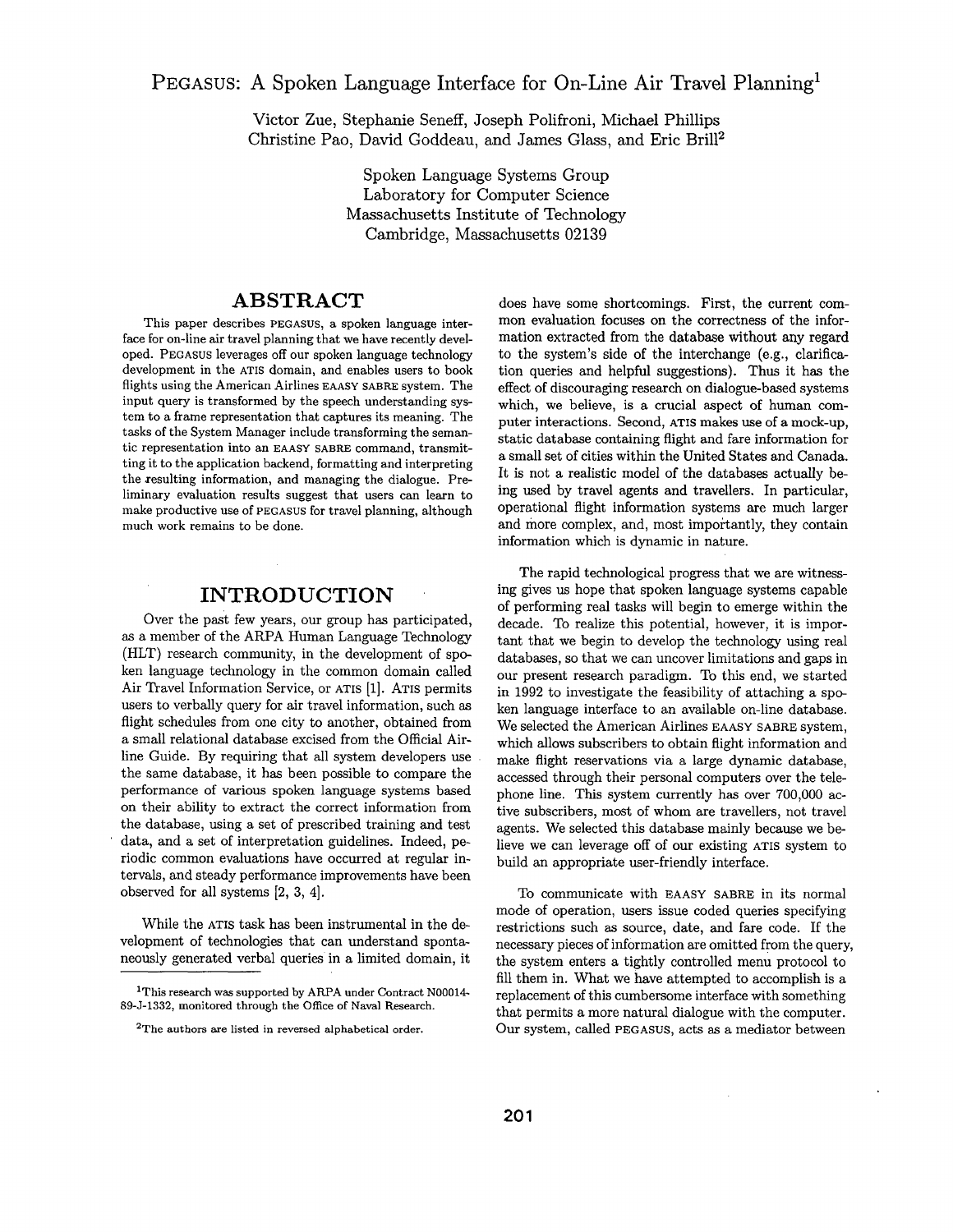

Figure 1: Schematic of the PEGASUS on-line travel planning system.

the user and the EAASY SABRE system, engaging in a spoken dialogue with the user and postprocessing tables delivered by EAASY SABRE for display on the terminal.

The rest of the paper is organized as follows. We first describe the PEGASUS system, paying particular attention to the conversion of the parse tree to a semantic representation and the multiple roles played by the System Manager, mediating between the user and the EAASY SABRE back-end. We then discuss the dialogue management aspects of the system in some detail. This is followed by some preliminary evaluation results, using data collected from real users planning real trips. Finally, we summarize lessons learned and present our future plans.

## **SYSTEM DESCRIPTION**

#### **Overview**

Figure 1 shows a block diagram of PEGASUS. The speech understanding component makes use of much of the original ATIS system to process user queries [5, 6]. The segment-based SUMMIT speech recognition component [7] produces a list of the top ten sentence hypotheses, which are then filtered by the probabilistic TINA natural language component [8]. The particular version of TINA employs a robust parsing strategy [9] that attempts to piece together parsable fragments, which is often necessary for spontaneous speech containing disfluencies. A semantic frame representation is used to encode the meaning efficiently. The entire speech understanding system, with a working vocabulary of approximately 1300 words, performs in near real-time using a high-end workstation with no additional hardware. As for its performance, our ATIS system achieved the second lowest error rate for both text and speech input in the last two annual ARPA spoken language systems common evaluations measuring the systems' ability to extract relevant information from the database [3, 4]. In the most recent evaluation, our system achieved an error rate of 12.5% and 14.2% on all answerable queries, when the

INPUT: IS THERE A UNITED FLIGHT CONNECTING IN DENVER FRAME:

**Clause** : EXISTENTIAL **Topic** : FLIGHT Quant : INDEF **Predicate:** AIRLINE\_NAME **Name** : "United" **Predicate:** CONNECT **Predicate:** IN Topic: CITY\_NAME **Name** : "Denver"

Figure 2: An example of a semantic frame.

transcription and the speech signal were provided as input, respectively.

### Meaning Representation

Through our previous experience in developing spoken language systems, we have learned that simplicity of form is an important principle in building effective meaning representations. Our view on the appropriate structural units of a semantic frame has evolved over time. Our present view is that all major constituents in a sentence can be classified as one of only three distinct categories, which we label as [clause], [topic], and [predicate]. Thus, verbs, adjectives, prepositions and modifier nouns are all considered to be predicates. Furthermore, grammatical constituents such as "subject" and "direct object" are not explicitly marked in the semantic frame. We have applied this new formalism successfully across several languages in our VOYAGER domain [10], and we are also using it in PEGASUS. An example semantic frame for the sentence, "Is there a United flight connecting in Denver," is shown in Figure 2.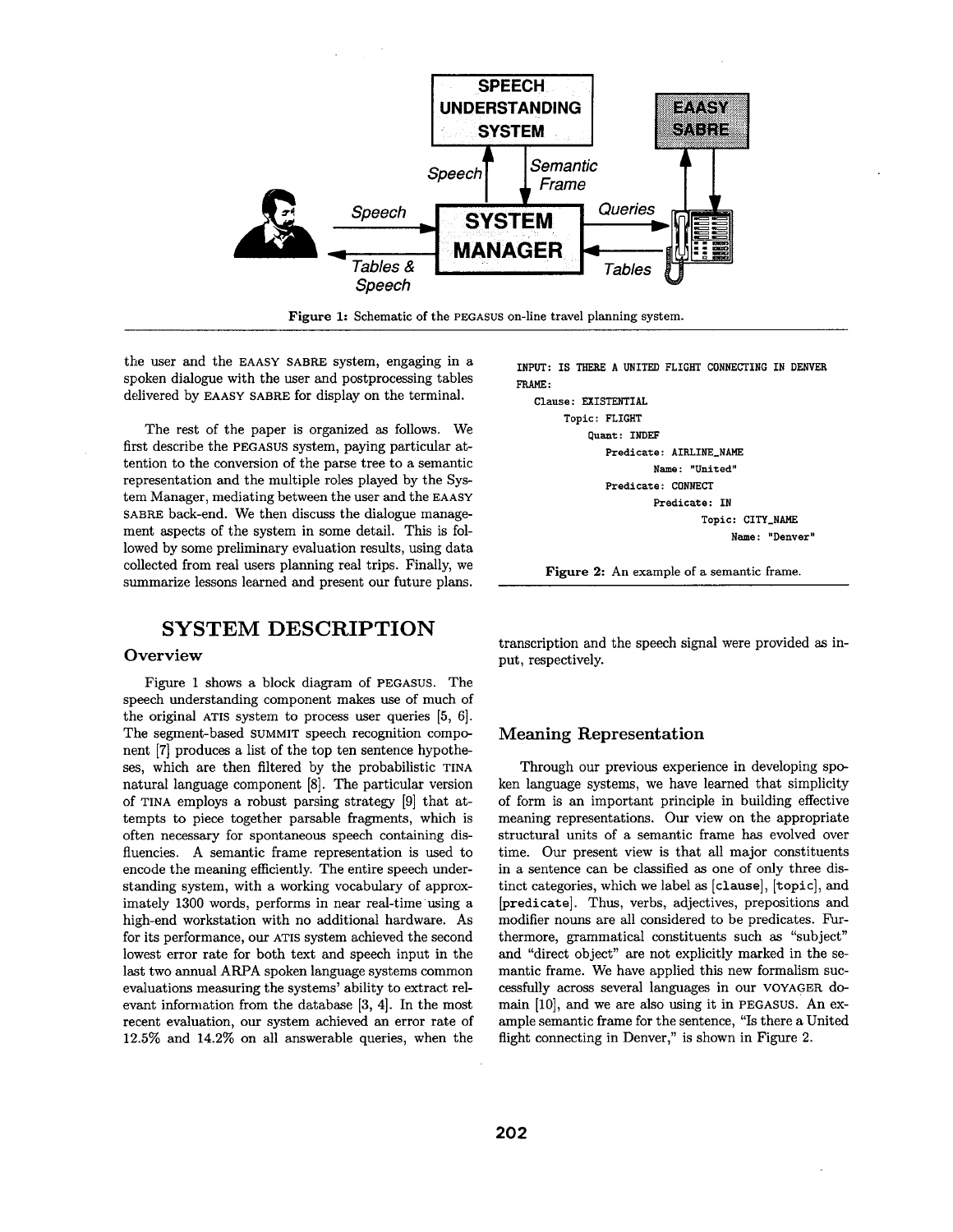#### System Manager

During the design phase of our project, we made a commitment not to alter the interface and protocols of EAASY SABRE. We see no benefit, nor do we feel competent, in making changes to a proven system used by many users. In fact, PEGASUS's interface to EAASY SABRE is identical to that of a user on a PC or a travel agent  $-$ EAASY SABRE cannot distinguish between a user speaking a natural utterance (such as "I want to go from Boston to San Francisco on October 21") or typing to the system in cryptic codes (such as/schedule, B0S, SF0,210CT, 1). Thus the first task of the System Manager is to transform the semantic frame into the appropriate EAASY SABRE command. When necessary, the System Manager engages in a clarification dialogue with the user until enough information is available to construct a *complete* EAASY SABRE command, thus preempting EAASY SABRE's original menu-based clarification protocol.

In response to a command, EAASY SABRE generally returns both formatted tables and additional options available by menu selection (such as "5: Show Seat Assignment" or "12: Show more flights"). The data stream (i.e., raw text) returned from EAASY SABRE must be parsed, filtered, and reformatted by the System Manager for display to the user. The tables and menu options extracted from the database are temporarily stored in a local cache. Menu options are selectively made available to the user, thus allowing the system, for example, to map a user's explicit request for seat assignment into the appropriate menu key. Tables can be postprocessed to apply constraints beyond those available through EAASY SABRE, such as "serving dinner," "nonstop," or "leaving in the afternoon."

In addition to providing the displays, the System Manager also provides a paraphrase of the relevant information. Some users have found this feature to be extremely beneficial to help detect the system's understanding errors. The user can also type natural language queries to PEGASUS, an appropriate action when speech recognition errors persist.

## DIALOGUE MANAGEMENT

Before discussing the dialogue management aspects of PEGASUS, we thought it would be instructive to examine the log of an actual round-trip booking, shown in Figure 3. In this example, one of the authors used PEGA-SUS to make a reservation in order to attend a workshop in the San Francisco area. Like a travel agent, PEGASUS needs to know the source, destination, and date before it can provide the flight information. The user utilized additional constraints to narrow down the choices before settling on a particular flight. It took two exchanges to arrive at the appropriate fare, and three more to book the return flight. The entire booking took nine exchanges, and lasted approximately 5 minutes. Note that a large fraction of the time is spent waiting for EAASY SABRE to respond.

The dialogue component of PEGASUS is significantly more complicated than that of the original ATIS system [11]. This is in large part due to the fact that it must monitor not only the user's dialogue state and the degree of completion of the booking, but also the state of the EAASY SABRE system. For instance, it must preprocess fare restrictions, warning the user of limits imposed on return dates for restricted fares, screening selected fares for possible constraint failure, and confirming availability on selected flights before attempting to issue bookings. Otherwise, the EAASY SABRE system would invoke a complex subdialogue which we wish to avoid.

The system keeps a record of the most recently displayed sets of flights and fares, as well as a ticket frame where slots (e.g., fare class) are periodically updated upon user specification. This information is also displayed to the user as a ticket. The system must consult all of these sources of information in addition to the user's queries in deciding its next move.

The dialogue is managed as a set of more than thirty distinct dialogue states. Any particular dialogue exchange consists of a response phase followed by an initiative phase. During the response phase, the system may have to consult the dialogue state to properly interpret the query. For instance, there are several different states that can provoke a "yes/no" response, and the system must also be prepared for the user not to comply, but instead to ask a completely independent question. While processing the user's query the system may need to update the dialogue state, and upon completing the response phase it consults the state to determine what if any initiative action is appropriate at this time.

There are several meta-level commands that have led to a more usable system. A request for help can be issued at any time, and the response it invokes is dependent upon the current state of the dialogue. For instance, at the very beginning of a dialogue, a request for help causes the system to provide an organized list of the cities it knows. There are also two meta-level commands that erase previous information. A "scratch that" command causes the system to erase the preceding query from context, restoring the discourse content to its former state. In the event that this query involved a booking request, the system must also issue a cancellation request to EAASY SABRE. The "scratch that" capability is particularly valuable to recover from damaging recognition errors. A more drastic "clear history" command allows the user to start completely afresh. We feel that the availability of these erasure commands allows the system to be more aggressive in taking action, without having to repeatedly ask for confirmation of user requests.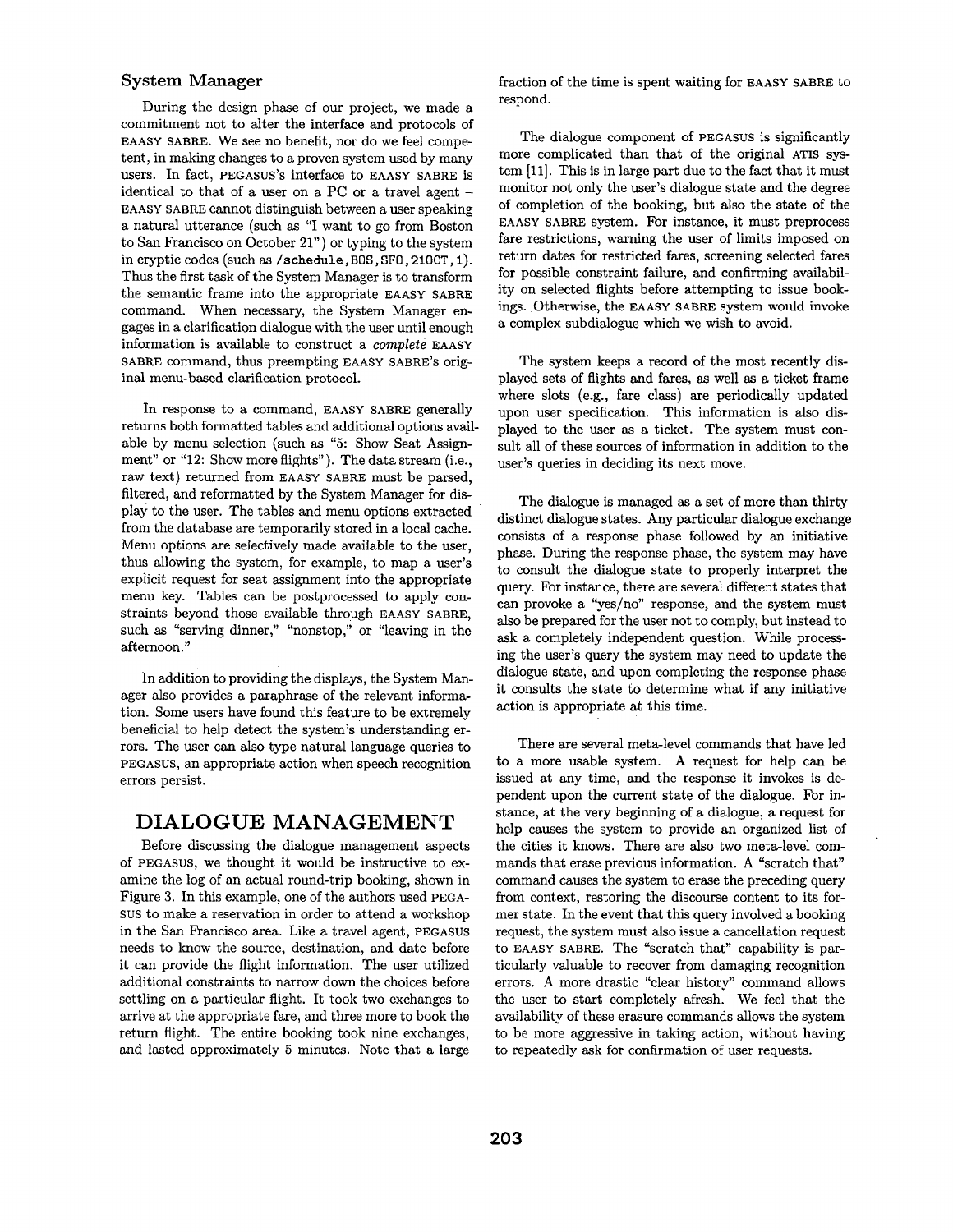```
U: I WANT TO GO FROM BOSTON TO SAN FRANCISCO 
P: What date will you be travelling on?
U: OCTOBER TWENTIETH 
P: Here are the flights from Boston to San Francisco on
   Wednesday October twentieth. 
                         DEPARTURE ARRIVAL NSTOPS
   i DL 565 BOS SFO 7:00 AM 11:55 AM 1 
   2 US 31 BOS SFD 7:00 AM 12:03 PM 1 
   3 NW 181 BOS SFO 7:30 AM 10:58 AM 0 
                                   11:23 AM
   You can ask for more flights. 
U: I'D LIKE A NONSTOP UNITED FLIGHT 
P: Here are the non-stop United flights from Boston to 
   San Francisco on Wednesday October twentieth. 
      FLIGHT FROM TO DEPARTURE
   1 UA 31 BOS SFO 8:10 AM 11:23 AM 0 
   2 UA 59 BOS SFO 9:05 AM 12:34 PM O 
   3 UA 93 BOS SFO 5:10 PM 8:23 PM 0 
U: BOOK THE THIRD FLIGHT PLEASE
P: The following fares are available. Which fare
   class would you like? 
    ONE WAY FARE CLASS MIN-STAY MAX-STAY RTRN RQ'D 
   i $ 214 THRIFT DISCOUNT YES 30 YES 
   2 $ 234 COACH DISCOUNT YES 30 YES<br>3 $ 294 THRIFT DISCOUNT YES NO YES
           THRIFT DISCOUNT YES NO YES<br>COACH DISCOUNT YES 30 YES
   4 $ 304 COACH DISCOUNT
U: COACH DISCOUNT 
P: The following fares are available. Which fare class 
   would you like?<br>ONE WAY FARE CLASS
                         ONE WAY FARE CLASS MIN-STAY MAX-STAY RTRN RQ'D 
   1 $ 234 COACH DISCOUNT YES 30 YES 
   2 $ 304 COACH DISCOUNT YES 30 YES 
   3 $ 336 COACH DISCOUNT 31 NO YES
U: THE CHEAPEST ONE 
P: I'll book United flight 93 from Boston to San 
   Francisco on Wednesday October twentieth for you... 
   Now I'll help you with the return flight. 
   What date will you be returning on? 
U: ON SUNDAY 
P: Here are the United flights from San Francisco to 
   Boston on Sunday October twenty-fourth. 
     FLIGHT FROM TO DEPARTURE ARRIVAL NSTOPS<br>UA 92 SFO BOS 7:45 AM 4:06 PM 0
   1 UA 92 SFO BOS 7:45 AM
  2 UA 20 SFO BOS 1:30 PM 9:54 PM 0 
  3 UA 90 SFO BOS i0:I0 PM 6:32 AM 0 
U: SHOW ME NONSTOP FLIGHTS LEAVING IN THE MORNING 
P: Here is United flight 92 from San Francisco to 
  Boston on Sunday October twenty-fourth.
     FLIGHT FROM TO DEPARTURE ARRIVAL NSTOPS 
   1 UA 92 SFO BOS 7:45 AM 4:06 PM 0 
U: I'LL TAKE THIS FLIGHT 
P: ... Your reservation has been entered. 
  Give me a moment to confirm your reservation. 
  Here's your ticket summary. You saved .a total of 
  894 dollars over regular coach fare... 
  Please wait while I retrieve your itinerary
   STEPHANIE SENEFF Price: 488.00
   Date Flight Class From To Leave Arrive 
 1 OCT20 UA 93 Q BOS SFO 510P 823P 
 2 0CT24 UA 92 Q SFO BOS 745A 406P
```
Figure 3: An example of an actual verbal booking dialogue using PEGASUS. Due to space limitations, irrelevant parts of the system's responses have been omitted. U=user, P=PEGASUS.

## **EVALUATION**

PEGASUS first came into being in January 1993. Since then, we have been actively improving and extending its capabilities. Thus the system is in a constant state of flux **-** deficiencies are corrected as new capabilities are introduced. Nevertheless, it is fully functional in the sense that members of our group have been able to use it to make actual travel arrangements since last spring, using naturally spoken English. Even though it is definitely premature to accurately assess the usefulness of the system, we have recently begun to formally monitor its performance longitudinally by keeping a time-stamped log file of all transactions. In this section, we will present some very preliminary results on the system's performance since early fall, 1993. The results are obtained from ten bookings made by eight members of our group in order to satisfy their real travel needs. All of them represented round-trip bookings from one city to another. In some cases, the time for travel was important whereas in others, the cheapest airfare was desired. Seven of the ten bookings were successfully completed. Statistics on some of the objective measures for the successfully completed bookings are shown in Table 1.

Averaged across all six subjects who completed the bookings successfully, it took almost 25 queries and more than 13 minutes for the subjects to complete a booking. It is interesting, however, to compare the statistics of the three experienced users<sup>2</sup> with the other three, who were using the system for the first time. Compared to the naive users, the experienced users completed the bookings with considerably less effort  $-$  using less than onethird of the number of queries and taking one-fourth the amount of time. The variations in their performance are also considerably less. In general, one can expect the system's performance on totally naive subjects to degrade. On the other hand, the results give us hope that experienced travellers can learn to put PEGASUS to productive use, once they become familiar with its capabilities.

We also examined the log files for the three unsuccessful bookings in order to identify the system's shortcomings. In one case, the user successfully completed the forward leg of a trip, but the system booked an erroneous return leg, causing him to start over. He cleared the discourse history, but did not explicitly cancel the booking on EAASY SABRE. Thus, even though the user successfully booked the flights he wanted, EAASY SABRE was unable to reconcile the double booking on the forward leg. In the second case, the user initially selected a. fare that was incompatible with his travel plans. He did not successfully cancel his initial reservation or clear the discourse history. The. system continued to enforce the restrictions on the previous fare, even though he at-

Can I help you with something **else?** 

<sup>2</sup>Two of them are developers of PEGASUS, and the remaining one has used the system extensively. All three were familiar with the capabilities of the system.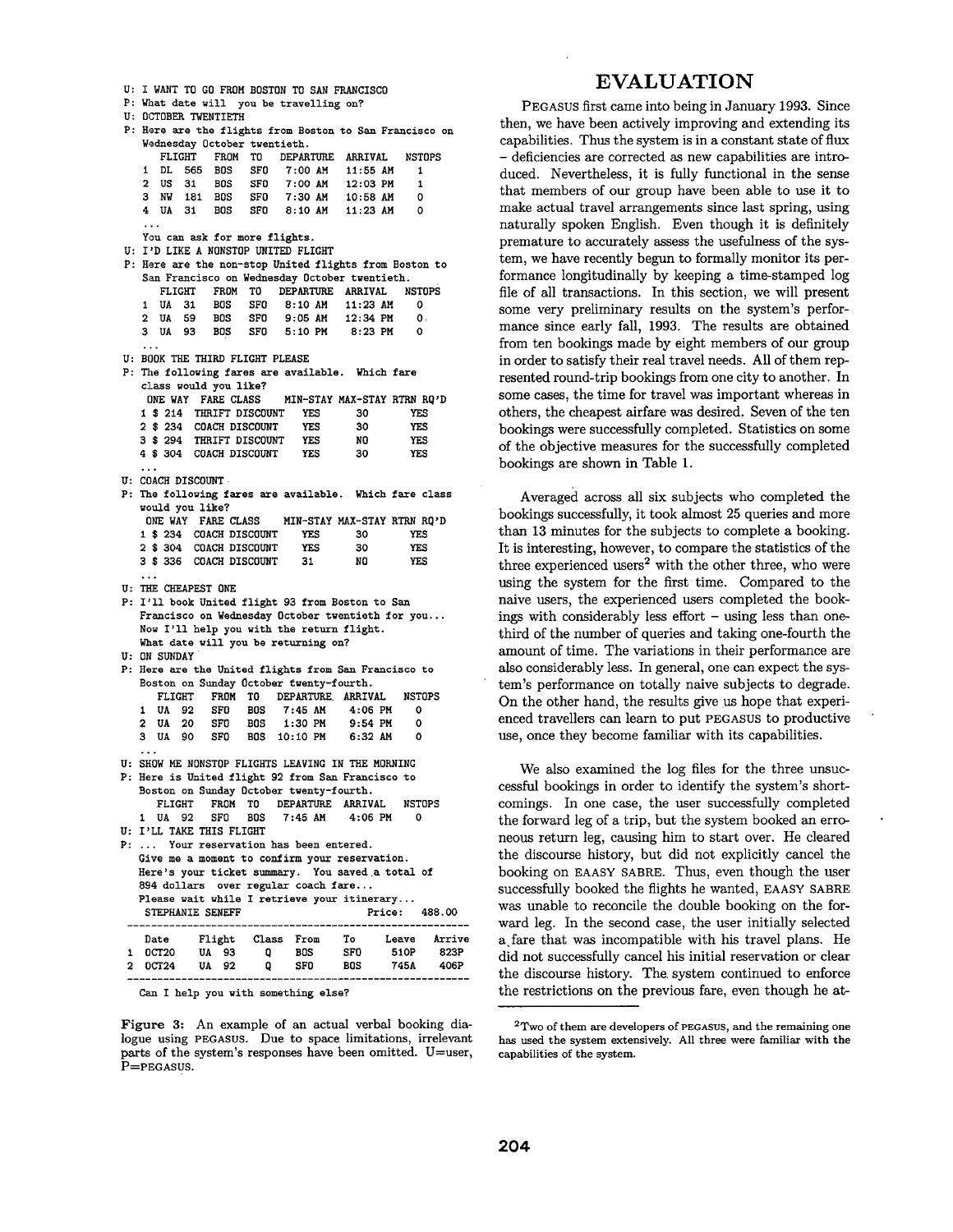|                                                |     |        | All Users    Experienced            |     | Naive                                         |        |
|------------------------------------------------|-----|--------|-------------------------------------|-----|-----------------------------------------------|--------|
| Measurements                                   |     |        | $\text{mean}$   s.d.    mean   s.d. |     | $\parallel$ mean $\parallel$ s.d. $\parallel$ |        |
| Number of of Queries Used   24.5   13.4   10.0 |     |        |                                     | 3.2 | 34.3                                          | 5.9 II |
| Time to Completion (s.)                        | 814 | 501 ll | -309                                | 87  | $-1311$                                       | 326    |

Table 1: Objective measures of PEGASUS's performance for the seven bookings that were completed successfully.

tempted to rebook with an unrestricted fare. In the third case, the discount fare selected for the forward leg was not available on the return flight. Both the second and third users eventually gave up in frustration.

Since mid January, we have begun to save the speech waveform, in addition to the log-file. We were thus able to also measure the system's speech recognition performance. The word and sentence recognition error rates for these bookings were found to be 10.6% and 28.6%, respectively.

# **DISCUSSION AND FUTURE PLANS**

This paper describes our recent effort in developing a spoken language interface to an on-line, dynamic airline reservation system. By leveraging off our ATIS development effort and paying particular attention to dialogue management, we were able to produce a working interface that enables users to make real flight bookings using spoken language.

PEGASUS is the outcome of a new research strategy that we have adopted, one that strives to develop language-based technologies within the context of *real*  application back-ends, rather than relying on mock-ups, however realistic they might be. We believe that this strategy will force us to confront some of the critical technical issues that may otherwise elude our attention, such as dialogue modelling and new word detection/learning. We also believe that the time is ripe for us to begin demonstrating the usefulness of these technologies. Working on real applications thus has the potential benefit of shortening the interval between technology demonstration and its ultimate use. Besides, real applications that can help people solve problems *will* be used by real users, thus providing us with a rich and continuing source of useful data.

While we are encouraged by our initial success with PEGASUS, much work remains to be done. One of the major deficiencies of the system is its inability to gracefully coerce the user back on track when his/her request cannot be satisfied. A common problem arises when the cheapest fare that the user specified is not available on the selected return flight. The user is faced with the multiple choices of modifying his/her choice for the flight, date, or fare. Rather than leaving the user to explore all these dimensions freely and run the risk of confusion, a more productive solution may be for the system to take control of the dialogue by offering explicit choices. Of course, the user should still be free to diverge from the computer's goal whenever he/she so chooses.

Until very recently, the system's knowledge has been limited to fewer than sixty major cities in North America, Europe, and Japan. We have just expanded PEGASUS'S knowledge base to more than 220 major cities worldwide. Nevertheless, it is still a very small set considering that EAASY SABRE contains flight information for nearly two thousand cities worldwide. Rather than making all the cities, airports, and airlines available with equal probability at all times, we will explore ways to constrain the search while maintaining full flexibility. One possibility is to allow a user to customize the system to suit their needs. Thus, for example, a user could specify the cities and airlines that they care about, in much the same way they presently specify their frequent flyer number, seating preferences, and credit card information for billing. The system will need to be supplemented with tools that will enable users to interactively and incrementally add appropriate information. In addition, the system could also automatically adjust language probabilities based on the user's dialogue history.

At the moment, the system can only book a single seat under the name of the user currently logged onto EAASY SABRE. In the future, we would like to add the capability of changing the name on the ticket, or booking multiple tickets for the user and accompanying family members, for example.

The present implementation of PEGASUS assumes that information is provided to the user both visually and aurally. This assumption obviously affects significantly the nature of the responses generated by PEGASUS. For example, the system will currently say, "Here are the flights from Boston to San Francisco on October 20," and proceed to display them. We believe that there will be many occasions in which a user may be communicating with the system by telephone. In such a case, the information must be presented in a different manner (e.g., "There are seventeen direct flights from Boston to San Francisco on October 20.") The resulting human-computer dialogue will be quite different from that in our current implementation. We intend to pursue such a "displayless" implementation in the future, eventually leading to the development of telephone-based applications.